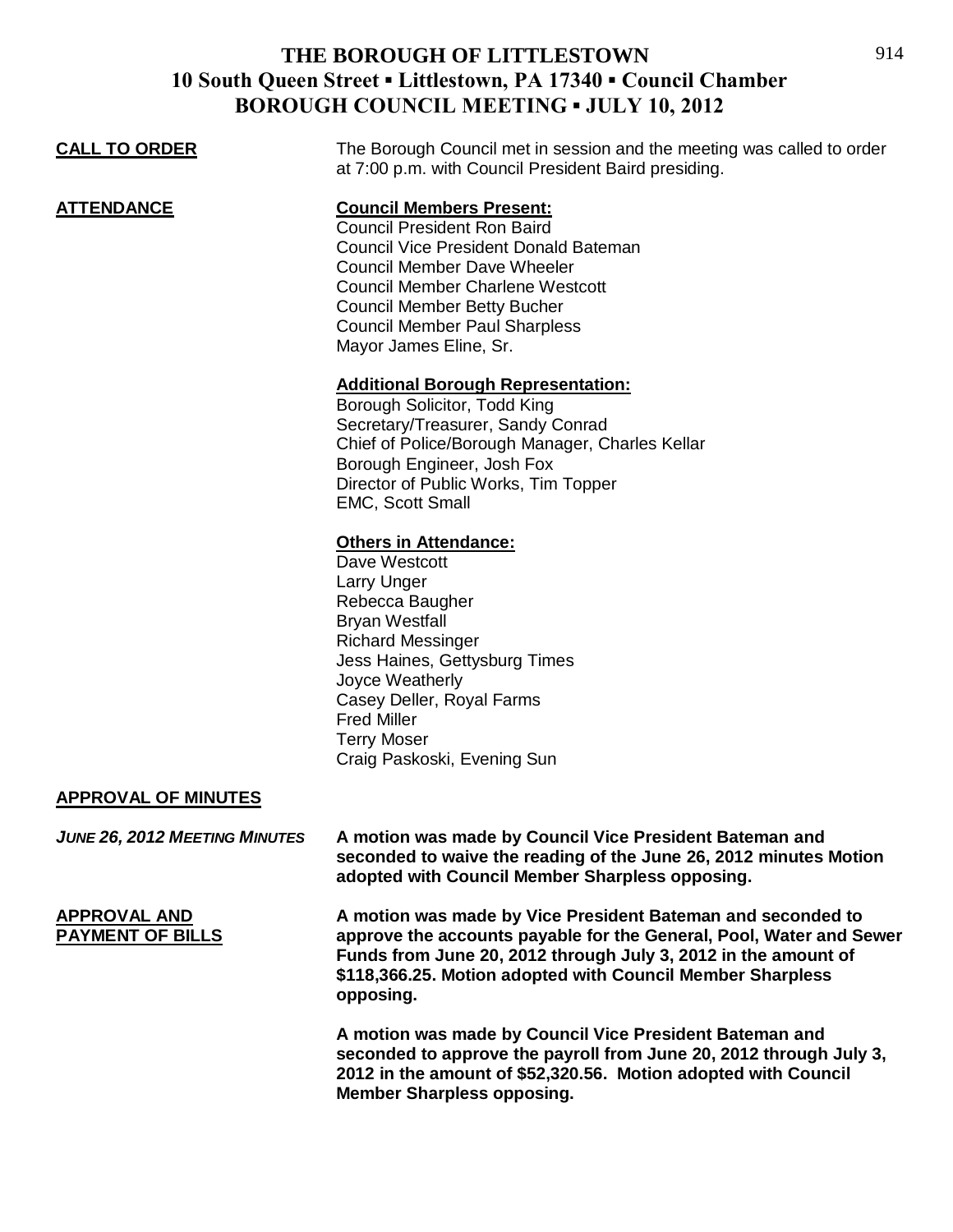# **THE BOROUGH OF LITTLESTOWN 10 South Queen Street ▪ Littlestown, PA 17340 ▪ Council Chamber BOROUGH COUNCIL MEETING ▪ JULY 10, 2012**

#### **NEW BUSINESS**

| <b>STORMWATER ORDINANCE</b>                                           | A motion was made Council Vice President Bateman and seconded<br>to adopt an Ordinance Repealing and Replacing Chapter 62,<br>Stormwater Management of the Littlestown Borough Code with the<br>following correction: page 27 changing the signature line from Paul<br><b>Sharpless Council President to Ron Baird Council President. Motion</b><br>adopted.                                     |
|-----------------------------------------------------------------------|--------------------------------------------------------------------------------------------------------------------------------------------------------------------------------------------------------------------------------------------------------------------------------------------------------------------------------------------------------------------------------------------------|
| <b>EMERGENCY OPERATION PLAN</b><br><b>RESOLUTION AND PROMULGATION</b> | A motion was made by Council Member Westcott and seconded to<br>adopt a Resolution and Plan Promulgation to Prepare, Maintain and<br>Keep a Current Emergency Operations Plan for the Prevention and<br>Minimization of Injury and Damage Caused by a Major Emergency or<br>Disaster with the Borough. Motion adopted.                                                                           |
| <b>EMERGENCY SUCCESSION</b><br><b>RESOLUTION</b>                      | A motion was made by Council Member Westcott and seconded to<br>adopt a Resolution Authorizing and Directing the Emergency<br>Succession of Municipal Officers the Continuity of Municipal<br>Government. Motion adopted.                                                                                                                                                                        |
| <b>COMMITTEE SYSTEM</b>                                               | A motion was made by Council Member Sharpless and seconded to<br>retain the Committee System and advertise each meeting of the<br>Committee when necessary. Motion adopted with Council President<br><b>Baird, Council Member Westcott and Council Member Wheeler</b><br>casting the opposing votes. Mayor James Eline broke the tie casting<br>his vote in favor of the motion.                 |
| <b>BUDGET AMENDMENTS</b>                                              | A motion was made Council Member Sharpless and seconded to<br>approve the General Fund budget amendments in the amount of<br>11,232.52 and Sewer Fund budget amendments in the amount of<br>17,000.00. Motion adopted.                                                                                                                                                                           |
| <b>ALPHA FIRE COMPANY</b><br><b>EXTENSION</b>                         | A motion was made by Council Member Bucher and seconded to<br>approve the request from the Alpha Fire Company for an 180 day<br>extension on the Preliminary/Final Development Plan for the Alpha<br>Fire Company's new building. Council President Baird stated that<br>this was a non-agenda item and asked for public comments. Motion<br>adopted.                                            |
| <b>LITTLESTOWN BLUE BAND</b>                                          | A motion was made by Council Vice President Bateman and<br>seconded to approve the request from the Littlestown Blue Band for<br>permission to swim in the Littlestown Community Pool and to have<br>use of a pavilion on Thursday, August 2, 2012 from 3:00pm until<br>5:30pm. Council President Baird stated that this was a non-agenda<br>item and asked for public comments. Motion adopted. |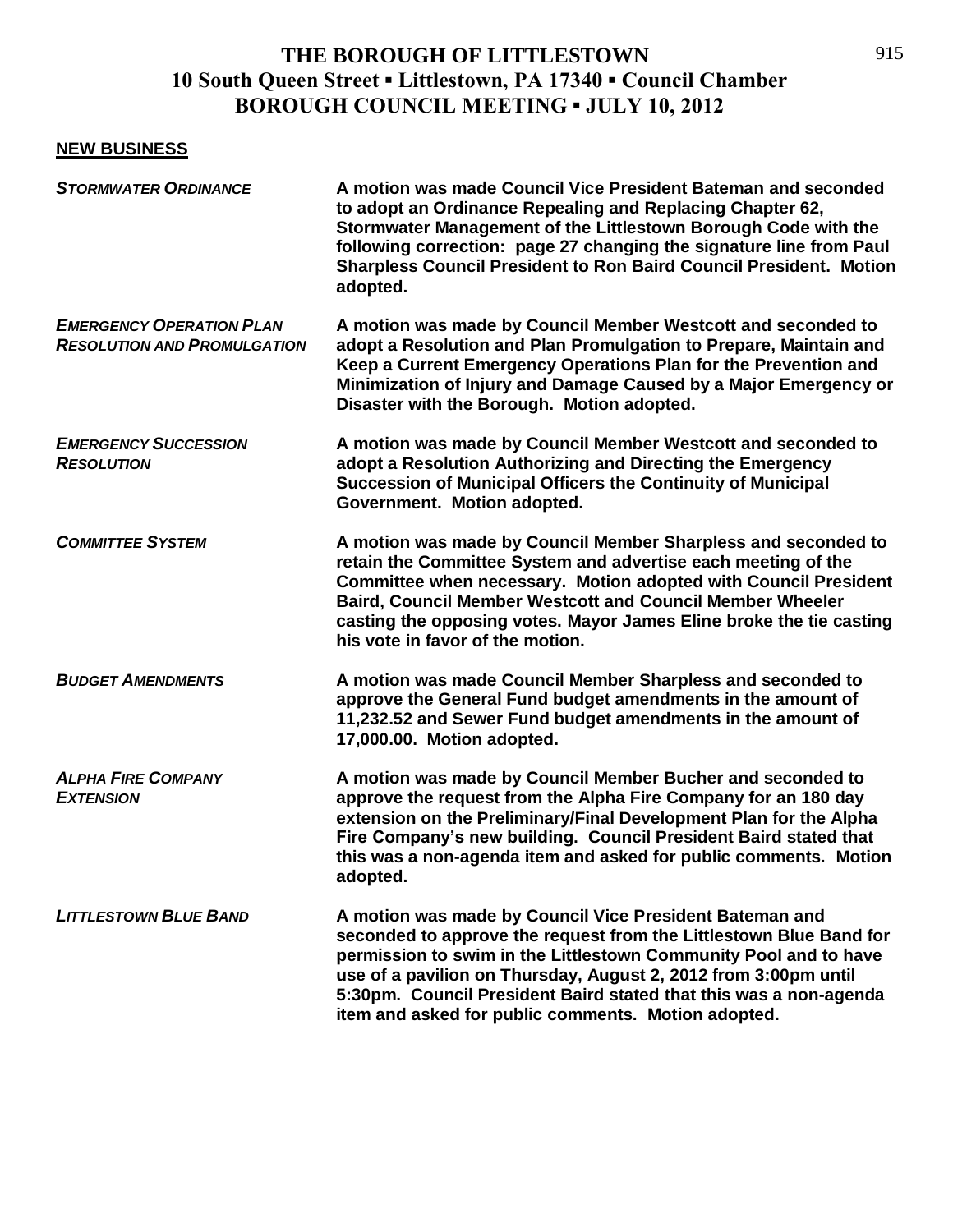## **THE BOROUGH OF LITTLESTOWN 10 South Queen Street ▪ Littlestown, PA 17340 ▪ Council Chamber BOROUGH COUNCIL MEETING ▪ JULY 10, 2012**

#### **REPORTS**

| <b>Chief of Police/Manager</b>                                                                                  | Chief of Police/Borough Manager, Charles Kellar informed Council of the<br>following:                                                                                                                                                                                                                                                                                                                                                                                                                                                                                                                                                                                                                                                                                                                                                                                                                                                                                                                                                                                                                                                                                                                                                                                                                                                                                                                                                                                                                |
|-----------------------------------------------------------------------------------------------------------------|------------------------------------------------------------------------------------------------------------------------------------------------------------------------------------------------------------------------------------------------------------------------------------------------------------------------------------------------------------------------------------------------------------------------------------------------------------------------------------------------------------------------------------------------------------------------------------------------------------------------------------------------------------------------------------------------------------------------------------------------------------------------------------------------------------------------------------------------------------------------------------------------------------------------------------------------------------------------------------------------------------------------------------------------------------------------------------------------------------------------------------------------------------------------------------------------------------------------------------------------------------------------------------------------------------------------------------------------------------------------------------------------------------------------------------------------------------------------------------------------------|
|                                                                                                                 | $\bullet$<br>The new officers are adjusting well and they should be out in the<br>car by themselves, with another officer on duty, around the<br>beginning of next month.<br>Working on the Police budget along with the rest of the budget.<br>$\bullet$<br>The paperwork has been filed with the Pa Labor Relations Board<br>$\bullet$<br>relating to the Teamsters.<br>Revisions on the Non-Uniform Employee Handbook are being<br>$\bullet$<br>finalized. Once completed it will go to the Council for review and<br>further changes and suggestions.<br>Met with the insurance agent to go over the renewal rates and the<br>workers comp increased \$32,000.00. The rate went from<br>\$63,000.00 to \$95,000.00. The increase was due to a large claim<br>related to the Ambulance Department of the Alpha Fire Company.<br>Since the payout was over 100 percent no other company would<br>write it, so we had to say with our current carrier. The Borough's<br>work loss for all the employees was minimal.<br>The Borough currently owns land that has to be constantly mowed<br>$\bullet$<br>and really serves no purpose. A list of the vacant land owned by<br>the Borough will be compiled and Council at that time can review<br>the property and determine if these properties should be sold. By<br>selling some of the properties the Borough will be putting them on<br>the tax roll and it will also alleviate some of the mowing duties<br>performed by the Public Works Crew. |
| <b>Director of Public Works</b>                                                                                 | Mr. Topper stated that he turned in his report earlier to Borough Council<br>and asked if there were any questions from Council.                                                                                                                                                                                                                                                                                                                                                                                                                                                                                                                                                                                                                                                                                                                                                                                                                                                                                                                                                                                                                                                                                                                                                                                                                                                                                                                                                                     |
| <b>Borough Solicitor</b>                                                                                        |                                                                                                                                                                                                                                                                                                                                                                                                                                                                                                                                                                                                                                                                                                                                                                                                                                                                                                                                                                                                                                                                                                                                                                                                                                                                                                                                                                                                                                                                                                      |
| <b>HUNTERS INN FORECLOSURE</b>                                                                                  | A motion was made Council Vice President Bateman and seconded<br>to direct the Borough Solicitor to move forward with the foreclosure<br>procedures for the property located at 36 South Queen Street, known<br>as Hunter's Inn. Council President Baird stated that this was a non-<br>agenda item and asked for public comments. Motion adopted.                                                                                                                                                                                                                                                                                                                                                                                                                                                                                                                                                                                                                                                                                                                                                                                                                                                                                                                                                                                                                                                                                                                                                   |
| <b>Borough Engineer</b>                                                                                         |                                                                                                                                                                                                                                                                                                                                                                                                                                                                                                                                                                                                                                                                                                                                                                                                                                                                                                                                                                                                                                                                                                                                                                                                                                                                                                                                                                                                                                                                                                      |
| <b>SOLICITOR TO WORK DIRECTLY</b><br><b>WITH PUBLIC WORKS DIRECTOR TO</b><br><b>PREPARE EASEMENT AGREEMENTS</b> | A motion was made by Council Vice President Bateman and<br>and seconded to direct the Solicitor to work directly with the<br>Director of Public Works to prepare and obtain Easement<br>Agreements relating to the Lumber Street Project. Council President<br>Baird stated that this was a non-agenda item and asked for public<br>comments. Motion adopted.                                                                                                                                                                                                                                                                                                                                                                                                                                                                                                                                                                                                                                                                                                                                                                                                                                                                                                                                                                                                                                                                                                                                        |